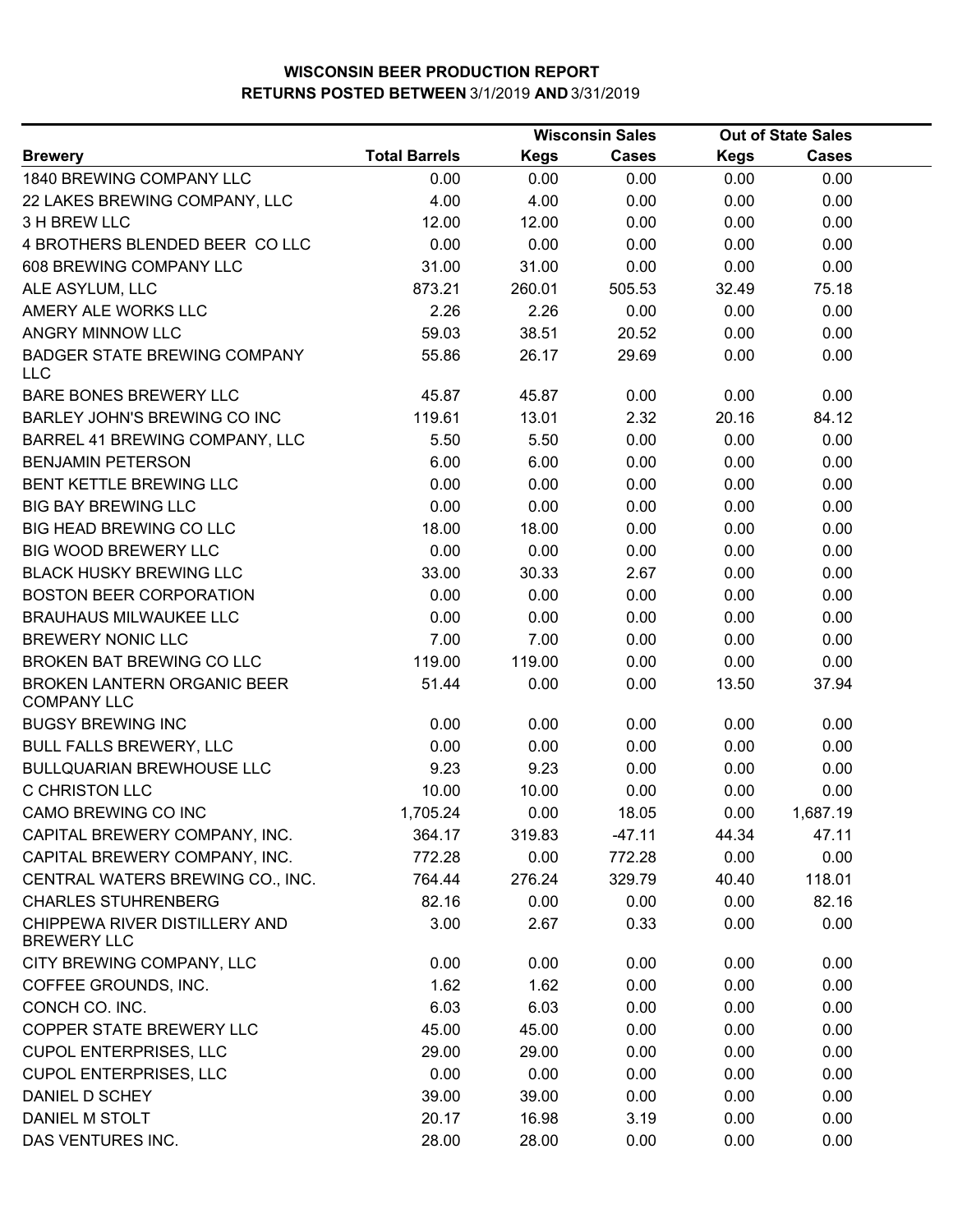|                                                    |                      |             | <b>Wisconsin Sales</b> |             | <b>Out of State Sales</b> |  |
|----------------------------------------------------|----------------------|-------------|------------------------|-------------|---------------------------|--|
| <b>Brewery</b>                                     | <b>Total Barrels</b> | <b>Kegs</b> | Cases                  | <b>Kegs</b> | Cases                     |  |
| DAVID A ANDERSON                                   | 1.00                 | 1.00        | 0.00                   | 0.00        | 0.00                      |  |
| DAVID A KNUTH                                      | 29.00                | 29.00       | 0.00                   | 0.00        | 0.00                      |  |
| <b>DEAD BIRD BREWING COMPANY</b>                   | 0.00                 | 0.00        | 0.00                   | 0.00        | 0.00                      |  |
| DEAD BIRD BREWING COMPANY                          | 0.00                 | 0.00        | 0.00                   | 0.00        | 0.00                      |  |
| DELAFIELD BREWHAUS LLC                             | 45.30                | 45.30       | 0.00                   | 0.00        | 0.00                      |  |
| <b>DELTA BEER LLC</b>                              | 60.00                | 60.00       | 0.00                   | 0.00        | 0.00                      |  |
| <b>DENNIS E ERB</b>                                | 5.00                 | 5.00        | 0.00                   | 0.00        | 0.00                      |  |
| DJ FEDDERLY MANAGEMENT<br><b>CONSULTANT LLC</b>    | 0.00                 | 0.00        | 0.00                   | 0.00        | 0.00                      |  |
| DOOR COUNTY BREWING CO LLC                         | 55.00                | 55.00       | 0.00                   | 0.00        | 0.00                      |  |
| DRIFTLESS BREWING COMPANY LLC                      | 27.10                | 27.10       | 0.00                   | 0.00        | 0.00                      |  |
| DUBS BREW, LLC                                     | 6.75                 | 6.75        | 0.00                   | 0.00        | 0.00                      |  |
| DUBUQUE BREWING & MALTING<br><b>COMPANY LLC</b>    | 0.00                 | 0.00        | 0.00                   | 0.00        | 0.00                      |  |
| EAGLE TRACE BREWING COMPANY<br><b>LLC</b>          | 103.05               | 56.34       | 46.71                  | 0.00        | 0.00                      |  |
| EAGLE TRACE BREWING COMPANY<br>LLC                 | 0.00                 | 0.00        | 0.00                   | 0.00        | 0.00                      |  |
| <b>EAST TROY BREWERY CO</b>                        | 23.50                | 23.50       | 0.00                   | 0.00        | 0.00                      |  |
| ENLIGHTENED BREWING COMPANY<br>LLC.                | 16.33                | 16.33       | 0.00                   | 0.00        | 0.00                      |  |
| <b>ESSER DISTRIBUTING CO INC</b>                   | 0.00                 | 0.00        | 0.00                   | 0.00        | 0.00                      |  |
| EVANS BREWING COMPANY INC                          | 384.44               | 0.00        | $-0.01$                | 0.00        | 384.45                    |  |
| <b>FERMENTORIUM BEVERAGE</b><br><b>COMPANY LLC</b> | 90.79                | 52.32       | 38.47                  | 0.00        | 0.00                      |  |
| FFATS BREWING COMPANY, LLC                         | 5.00                 | 5.00        | 0.00                   | 0.00        | 0.00                      |  |
| FIFTH WARD BREWING COMPANY LLC                     | 40.32                | 40.32       | 0.00                   | 0.00        | 0.00                      |  |
| FIVE STAR BREWING CO INC.                          | 952.44               | 0.00        | 6.60                   | 0.00        | 945.84                    |  |
| <b>FLIX ENTERTAINMENT LLC</b>                      | 33.42                | 33.42       | 0.00                   | 0.00        | 0.00                      |  |
| FOX RIVER BREWING COMPANY II, LLC                  | 128.26               | 128.26      | 0.00                   | 0.00        | 0.00                      |  |
| FOX RIVER BREWING COMPANY, LLC                     | 71.53                | 71.53       | 0.00                   | 0.00        | 0.00                      |  |
| <b>FRESAR INC</b>                                  | 0.00                 | 0.00        | 0.00                   | 0.00        | 0.00                      |  |
| <b>FULTON LLC</b>                                  | 29.78                | 15.75       | 14.03                  | 0.00        | 0.00                      |  |
| GD3, LLC                                           | 176.50               | 176.50      | 0.00                   | 0.00        | 0.00                      |  |
| GD4, LLC                                           | 83.00                | 83.00       | 0.00                   | 0.00        | 0.00                      |  |
| <b>GEORGE BREGAR</b>                               | 34.05                | 34.05       | 0.00                   | 0.00        | 0.00                      |  |
| GJS SALES, INC.                                    | 736.71               | 0.00        | $-0.02$                | 0.00        | 736.73                    |  |
| <b>GOOD CITY BREWING LLC</b>                       | 346.35               | 207.53      | 138.82                 | 0.00        | 0.00                      |  |
| <b>GOOD CITY BREWING LLC</b>                       | 0.00                 | 0.00        | 0.00                   | 0.00        | 0.00                      |  |
| <b>GRANT PAULY</b>                                 | 425.67               | 197.90      | 197.02                 | 14.06       | 16.69                     |  |
| <b>GRAY BREWING CO.</b>                            | 64.12                | 20.83       | 22.81                  | 8.50        | 11.98                     |  |
| <b>GREEN BAY BREWING COMPANY</b>                   | 554.56               | 191.25      | 359.74                 | 1.83        | 1.74                      |  |
| <b>GREENVIEW BREWING LLC</b>                       | 35.27                | 19.29       | 15.98                  | 0.00        | 0.00                      |  |
| <b>GREGORY YORK</b>                                | 15.54                | 15.54       | 0.00                   | 0.00        | 0.00                      |  |
| <b>GUY R LILJA</b>                                 | 0.00                 | 0.00        | 0.00                   | 0.00        | 0.00                      |  |
| HACIENDA BREWING CO., LLC                          | 40.00                | 40.00       | 0.00                   | 0.00        | 0.00                      |  |
| HIGHHOLDER BREWING COMPANY,                        | 1.00                 | 1.00        | 0.00                   | 0.00        | 0.00                      |  |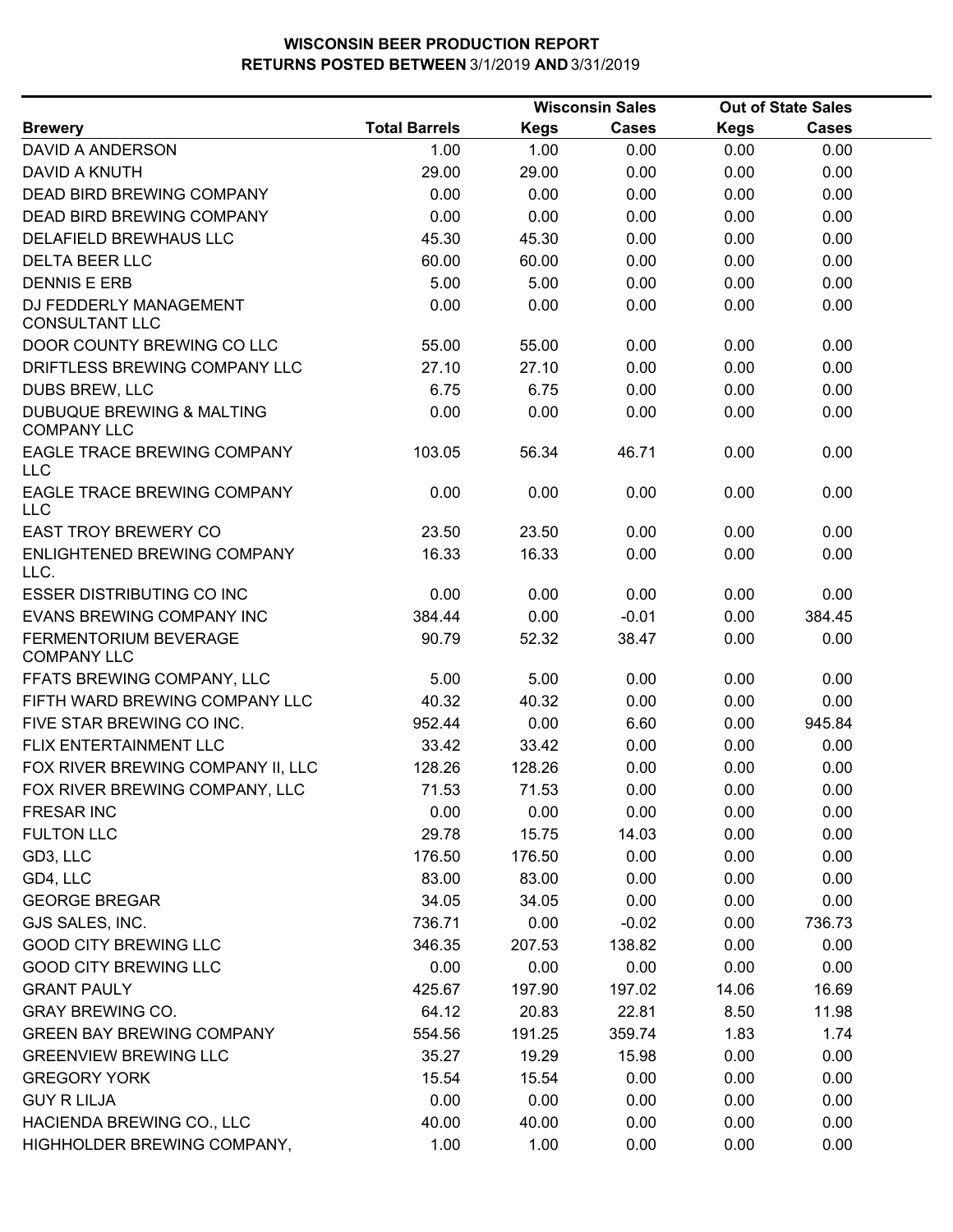|                                             |                      |             | <b>Wisconsin Sales</b> | <b>Out of State Sales</b> |              |  |
|---------------------------------------------|----------------------|-------------|------------------------|---------------------------|--------------|--|
| <b>Brewery</b>                              | <b>Total Barrels</b> | <b>Kegs</b> | <b>Cases</b>           | <b>Kegs</b>               | <b>Cases</b> |  |
| <b>LLC</b>                                  |                      |             |                        |                           |              |  |
| HILLSBORO BREWING COMPANY LLC               | 79.65                | 22.16       | 57.49                  | 0.00                      | 0.00         |  |
| HOOPS OF DANE COUNTY, INC.                  | 0.00                 | 0.00        | 0.00                   | 0.00                      | 0.00         |  |
| HOOPS OF DANE COUNTY, INC.                  | 0.00                 | 0.00        | 0.00                   | 0.00                      | 0.00         |  |
| HOOPS OF DANE COUNTY, INC.                  | 0.00                 | 0.00        | 0.00                   | 0.00                      | 0.00         |  |
| HOP & BARREL BREWING COMPANY,<br><b>LLC</b> | 41.05                | 22.67       | 18.38                  | 0.00                      | 0.00         |  |
| HOP HAUS BREWING COMPANY LLC                | 18.00                | 18.00       | 0.00                   | 0.00                      | 0.00         |  |
| HOP HAUS BREWING COMPANY LLC                | 86.00                | 86.00       | 0.00                   | 0.00                      | 0.00         |  |
| HORNELL BREWING CO INC                      | 2,681.48             | 0.00        | 0.00                   | 0.00                      | 2,681.48     |  |
| <b>INVENTORS BREWPUB LLC</b>                | 8.58                 | 8.58        | 0.00                   | 0.00                      | 0.00         |  |
| <b>ISAAC SHOWAKI</b>                        | 735.86               | 233.20      | 502.66                 | 0.00                      | 0.00         |  |
| <b>JEAN M LANE</b>                          | 19.64                | 19.64       | 0.00                   | 0.00                      | 0.00         |  |
| <b>JEREMY BEACH</b>                         | 0.00                 | 0.00        | 0.00                   | 0.00                      | 0.00         |  |
| <b>JONATHAN CHRISTIANSEN</b>                | 11.95                | 9.00        | 2.95                   | 0.00                      | 0.00         |  |
| KARBEN4 BREWING LLC                         | 1,052.84             | 319.20      | 733.64                 | 0.00                      | 0.00         |  |
| KATCHEVER & CO LLC                          | 203.71               | 110.14      | 93.57                  | 0.00                      | 0.00         |  |
| KELLERMEISTER BEVERAGES, LLC                | 31.41                | 31.41       | 0.00                   | 0.00                      | 0.00         |  |
| KOWALSKE BREWING LLC                        | 10.00                | 10.00       | 0.00                   | 0.00                      | 0.00         |  |
| KRIER FOODS, INC.                           | 0.00                 | 0.00        | 0.00                   | 0.00                      | 0.00         |  |
| <b>KUL BREWING LLC</b>                      | 474.87               | 0.00        | 474.87                 | 0.00                      | 0.00         |  |
| LA CROSSE DISTILLING COMPANY,<br>LLC        | 3.03                 | 3.03        | 0.00                   | 0.00                      | 0.00         |  |
| LACROSSE BREWING LLC                        | 1,249.34             | 6.00        | 542.64                 | 0.00                      | 700.70       |  |
| LAKEFRONT BREWERY, INC.                     | 0.00                 | 0.00        | 0.00                   | 0.00                      | 0.00         |  |
| LAKEFRONT BREWERY, INC.                     | 2,887.40             | 987.99      | 1,405.30               | 75.33                     | 418.78       |  |
| LAKEWALK BREWERY AND CAFE<br><b>COMPANY</b> | 18.00                | 18.00       | 0.00                   | 0.00                      | 0.00         |  |
| LAZY MONK BREWING LLC                       | 39.88                | 24.03       | 15.85                  | 0.00                      | 0.00         |  |
| <b>LEE BURGESS</b>                          | 0.00                 | 0.00        | 0.00                   | 0.00                      | 0.00         |  |
| <b>LEVI FUNK</b>                            | 1.29                 | 0.00        | 1.29                   | 0.00                      | 0.00         |  |
| LHM BREW PUB, LLC                           | 9.11                 | 9.11        | 0.00                   | 0.00                      | 0.00         |  |
| <b>LOST ISLAND WINE LLC</b>                 | 8.71                 | 8.71        | 0.00                   | 0.00                      | 0.00         |  |
| LUCETTE BREWING COMPANY LLC                 | 181.63               | 79.49       | 102.14                 | 0.00                      | 0.00         |  |
| LUCKYS 1313 BREW PUB INVESTOR<br>LLC        | 0.00                 | 0.00        | 0.00                   | 0.00                      | 0.00         |  |
| LUCKYS 1313 BREW PUB INVESTOR<br><b>LLC</b> | 0.00                 | 0.00        | 0.00                   | 0.00                      | 0.00         |  |
| LUCKYS 1313 BREW PUB INVESTOR<br>LLC        | 0.00                 | 0.00        | 0.00                   | 0.00                      | 0.00         |  |
| MAG ENTERTAINMENT LLC                       | 1.00                 | 1.00        | 0.00                   | 0.00                      | 0.00         |  |
| MARK ANTHONY BREWING INC                    | 93,777.75            | 0.00        | 209.51                 | 0.00                      | 93,568.24    |  |
| MATTHEW J GEARY                             | 25.23                | 19.44       | 5.79                   | 0.00                      | 0.00         |  |
| MCFLESHMAN'S BREWING CO., LLC.              | 2.94                 | 2.94        | 0.00                   | 0.00                      | 0.00         |  |
| MCKENZIE RIVER BREWING<br>COMPANY, LLC      | 0.00                 | 0.00        | 0.00                   | 0.00                      | 0.00         |  |
| MCZ'S BREWING, LLC                          | 7.60                 | 7.60        | 0.00                   | 0.00                      | 0.00         |  |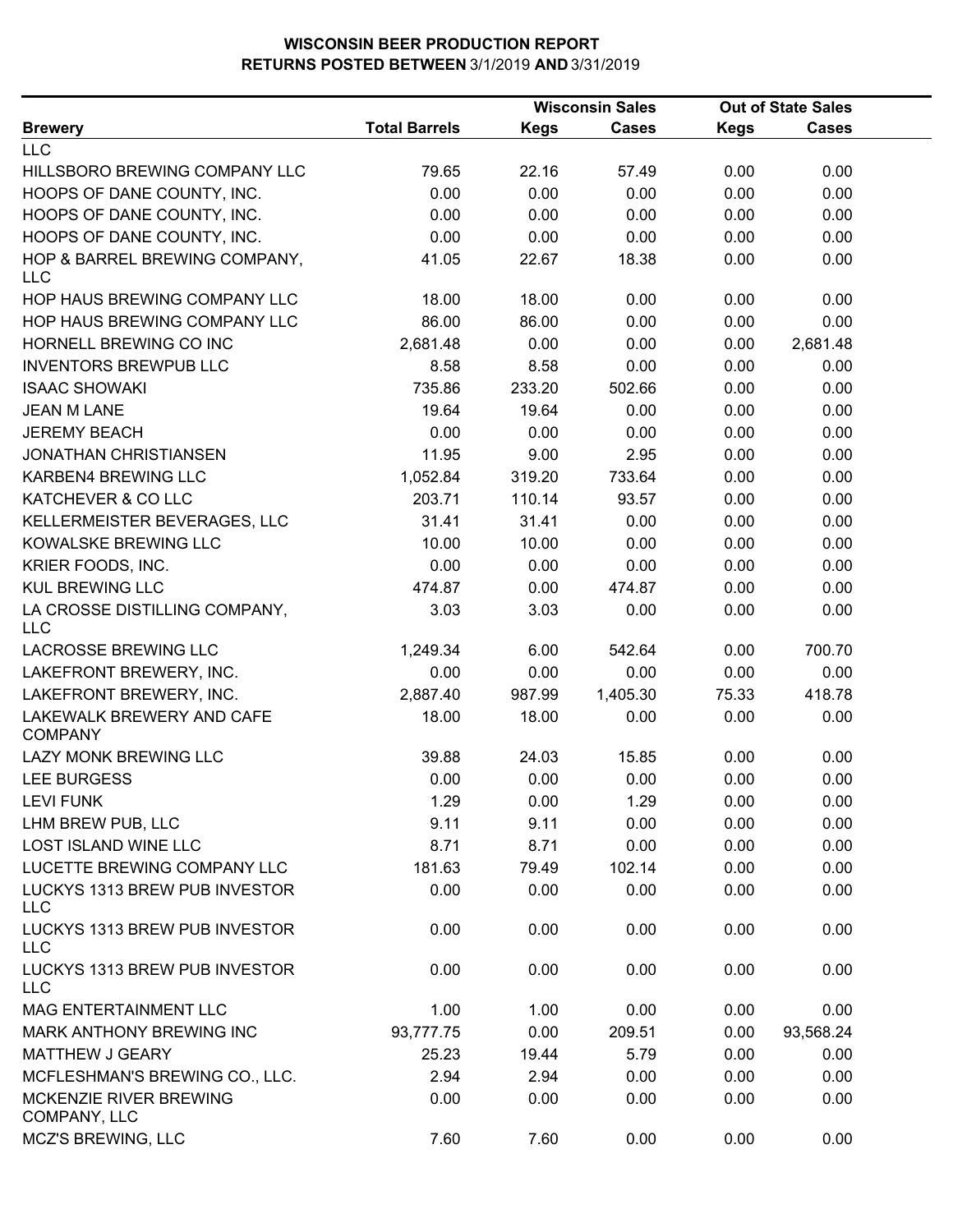|                                                 |                      |             | <b>Wisconsin Sales</b> |             | <b>Out of State Sales</b> |  |
|-------------------------------------------------|----------------------|-------------|------------------------|-------------|---------------------------|--|
| <b>Brewery</b>                                  | <b>Total Barrels</b> | <b>Kegs</b> | Cases                  | <b>Kegs</b> | Cases                     |  |
| MELMS BREWING COMPANY INC                       | 4.00                 | 4.00        | 0.00                   | 0.00        | 0.00                      |  |
| MICHAEL CHRISTENSON                             | 56.00                | 26.00       | 30.00                  | 0.00        | 0.00                      |  |
| MICHAEL K BRENNER                               | 0.51                 | 0.00        | 0.51                   | 0.00        | 0.00                      |  |
| MICHAEL W ZUPKE                                 | 11.00                | 11.00       | 0.00                   | 0.00        | 0.00                      |  |
| MILLERCOORS USA LLC                             | 0.00                 | 0.00        | 0.00                   | 0.00        | 0.00                      |  |
| MILWAUKEE BREWING COMPANY                       | 864.05               | 257.93      | 567.54                 | 2.00        | 36.58                     |  |
| MILWAUKEE BREWING COMPANY                       | 28.80                | 28.80       | 0.00                   | 0.00        | 0.00                      |  |
| MINOCQUA BREWING CO INC                         | 10.00                | 10.00       | 0.00                   | 0.00        | 0.00                      |  |
| <b>MISSION BREWERY INC</b>                      | 0.00                 | 0.00        | 0.00                   | 0.00        | 0.00                      |  |
| MOBCRAFT BEER INC                               | 150.51               | 65.33       | 85.18                  | 0.00        | 0.00                      |  |
| <b>MODICUM BREWING LLC</b>                      | 13.44                | 12.00       | 1.44                   | 0.00        | 0.00                      |  |
| MOOSEJAW PIZZA & BREWING CO LLC                 | 167.30               | 152.06      | 15.24                  | 0.00        | 0.00                      |  |
| MOUNTAIN CREST SRL LLC                          | 5,727.19             | 9.25        | 485.91                 | 101.50      | 5,130.53                  |  |
| NATHAN R WARNKE                                 | 13.69                | 13.69       | 0.00                   | 0.00        | 0.00                      |  |
| <b>NEW BARONS BREWING</b><br><b>COOPERATIVE</b> | 2.25                 | 2.25        | 0.00                   | 0.00        | 0.00                      |  |
| NEW GLARUS BREWING COMPANY                      | 13,787.74            | 4,456.00    | 9,331.74               | 0.00        | 0.00                      |  |
| NEW GLARUS BREWING COMPANY                      | 209.99               | 29.00       | 180.99                 | 0.00        | 0.00                      |  |
| NEW MERIDIAN BEER, LLC                          | 22.10                | 22.10       | 0.00                   | 0.00        | 0.00                      |  |
| NEXT DOOR BREWING LLC                           | 0.00                 | 0.00        | 0.00                   | 0.00        | 0.00                      |  |
| NEXT DOOR BREWING LLC                           | 16.77                | 15.42       | 1.35                   | 0.00        | 0.00                      |  |
| NICHOLAS CALAWAY                                | 43.39                | 43.39       | 0.00                   | 0.00        | 0.00                      |  |
| NOBLE ROOTS BREWING COMPANY,<br><b>LLC</b>      | 27.42                | 14.65       | 12.77                  | 0.00        | 0.00                      |  |
| NORTHWOODS BREWING CORP LLC                     | 0.00                 | 0.00        | 0.00                   | 0.00        | 0.00                      |  |
| OFF-KILTER BREWING INC                          | 0.00                 | 0.00        | 0.00                   | 0.00        | 0.00                      |  |
| OLD ABE BREWING LLC                             | 0.00                 | 0.00        | 0.00                   | 0.00        | 0.00                      |  |
| <b>OLIPHANT BREWING LLC</b>                     | 40.15                | 17.14       | 0.00                   | 23.01       | 0.00                      |  |
| <b>O'SO BREWING COMPANY</b>                     | 265.18               | 111.18      | 139.14                 | 6.66        | 8.20                      |  |
| PABST BREWING COMPANY LLC                       | 0.00                 | 0.00        | 0.00                   | 0.00        | 0.00                      |  |
| PABST BREWING COMPANY LLC                       | 0.00                 | 0.00        | 0.00                   | 0.00        | 0.00                      |  |
| PARCHED EAGLE BREWPUB LLC                       | 9.00                 | 9.00        | 0.00                   | 0.00        | 0.00                      |  |
| PETER H GENTRY                                  | 7.75                 | 7.75        | 0.00                   | 0.00        | 0.00                      |  |
| PETER H GENTRY                                  | 241.24               | 104.50      | 136.74                 | 0.00        | 0.00                      |  |
| PETER PETERSON                                  | 8.00                 | 8.00        | 0.00                   | 0.00        | 0.00                      |  |
| PHUSION PROJECTS LLC                            | 45,804.27            | 0.00        | 740.51                 | 0.00        | 45,063.76                 |  |
| PIGEON RIVER BREWING LLC                        | 50.29                | 15.67       | 34.62                  | 0.00        | 0.00                      |  |
| PITCHFORK BREWING LLC                           | 16.26                | 16.26       | 0.00                   | 0.00        | 0.00                      |  |
| PLYMOUTH BREWING COMPANY LLC                    | 17.38                | 17.38       | 0.00                   | 0.00        | 0.00                      |  |
| PORT HURON BREWING COMPANY,<br><b>LLC</b>       | 0.00                 | 0.00        | 0.00                   | 0.00        | 0.00                      |  |
| POTOSI BREWING COMPANY                          | 0.00                 | 0.00        | 0.00                   | 0.00        | 0.00                      |  |
| POTOSI BREWING COMPANY                          | 0.00                 | 0.00        | 0.00                   | 0.00        | 0.00                      |  |
| R' NOGGIN BREWING LLC                           | 12.50                | 12.50       | 0.00                   | 0.00        | 0.00                      |  |
| RACINE BREWING COMPANY                          | 7.25                 | 7.25        | 0.00                   | 0.00        | 0.00                      |  |
| RAIL HOUSE PROPERTIES LLC                       | 18.00                | 18.00       | 0.00                   | 0.00        | 0.00                      |  |
| RAISED GRAIN BREWING COMPANY                    | 0.00                 | 0.00        | 0.00                   | 0.00        | 0.00                      |  |
|                                                 |                      |             |                        |             |                           |  |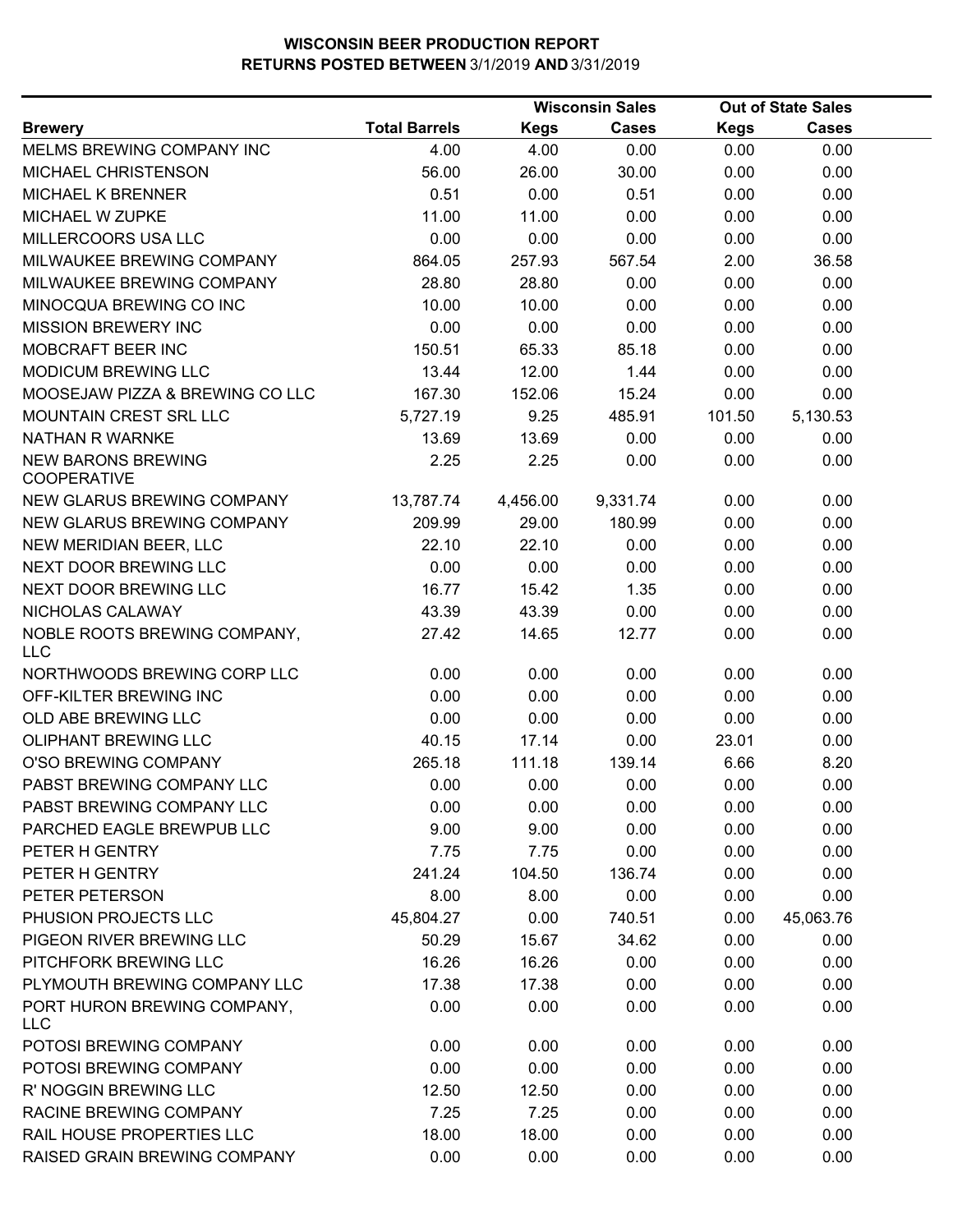|                                                 |                      | <b>Wisconsin Sales</b> |              | <b>Out of State Sales</b> |              |  |
|-------------------------------------------------|----------------------|------------------------|--------------|---------------------------|--------------|--|
| <b>Brewery</b>                                  | <b>Total Barrels</b> | <b>Kegs</b>            | <b>Cases</b> | <b>Kegs</b>               | <b>Cases</b> |  |
| <b>LLC</b>                                      |                      |                        |              |                           |              |  |
| RAISED GRAIN BREWING COMPANY<br>LLC             | 386.41               | 299.17                 | 87.24        | 0.00                      | 0.00         |  |
| <b>RANDOLPH OSKEY</b>                           | 15.65                | 15.65                  | 0.00         | 0.00                      | 0.00         |  |
| RANDYS FUNHUNTERS BREWERY INC                   | 6.00                 | 6.00                   | 0.00         | 0.00                      | 0.00         |  |
| REBELLION BREWING HOLDING<br><b>COMPANY INC</b> | 1.50                 | 1.50                   | 0.00         | 0.00                      | 0.00         |  |
| REGAL BRAU BREWING COMPANY LLC                  | 582.98               | 0.00                   | 17.75        | 0.00                      | 565.23       |  |
| REVOLVER BREWING LLC                            | 0.00                 | 0.00                   | 0.00         | 0.00                      | 0.00         |  |
| RHINELANDER BREWING CO LLC                      | 24.56                | 7.22                   | 17.34        | 0.00                      | 0.00         |  |
| RHINELANDER BREWING CO LLC                      | 6,357.37             | 8.00                   | 192.35       | 0.00                      | 6,157.02     |  |
| RICHARD JOSEPH                                  | 0.00                 | 0.00                   | 0.00         | 0.00                      | 0.00         |  |
| RICHARD JOSEPH                                  | 0.00                 | 0.00                   | 0.00         | 0.00                      | 0.00         |  |
| RICHARD JOSEPH                                  | 0.00                 | 0.00                   | 0.00         | 0.00                      | 0.00         |  |
| <b>RICHARD R TUESCHER</b>                       | 0.00                 | 0.00                   | 0.00         | 0.00                      | 0.00         |  |
| <b>RIGHT BAUER LLC</b>                          | 7.66                 | 7.66                   | 0.00         | 0.00                      | 0.00         |  |
| <b>ROBERT A LARSON</b>                          | 121.60               | 47.50                  | 68.22        | 0.00                      | 5.88         |  |
| ROCK COUNTY BREWING COMPANY<br><b>LLC</b>       | 27.07                | 0.00                   | 27.07        | 0.00                      | 0.00         |  |
| ROCKY REEF BREWING COMPANY                      | 17.81                | 17.81                  | 0.00         | 0.00                      | 0.00         |  |
| <b>ROGER MILLER</b>                             | 4.67                 | 4.67                   | 0.00         | 0.00                      | 0.00         |  |
| <b>ROSS M NELSON</b>                            | 1.74                 | 1.74                   | 0.00         | 0.00                      | 0.00         |  |
| ROUND MAN BREWING CO., LLC                      | 13.00                | 13.00                  | 0.00         | 0.00                      | 0.00         |  |
| ROWLAND'S CALUMET BREWING CO.,<br>INC.          | 8.00                 | 8.00                   | 0.00         | 0.00                      | 0.00         |  |
| ROWLAND'S CALUMET BREWING CO.,<br>INC.          | 0.00                 | 0.00                   | 0.00         | 0.00                      | 0.00         |  |
| RUSH RIVER BREWING LLC                          | 154.78               | 38.74                  | 33.68        | 55.00                     | 27.36        |  |
| SAWMILL BREWING CO INC                          | 37.85                | 37.85                  | 0.00         | 0.00                      | 0.00         |  |
| SHB HOLDINGS LLC                                | 9.00                 | 9.00                   | 0.00         | 0.00                      | 0.00         |  |
| <b>SLOCUM LLC</b>                               | 48.40                | 48.40                  | 0.00         | 0.00                      | 0.00         |  |
| SOME NERVE BREWING COMPANY<br><b>LLC</b>        | 5.16                 | 5.16                   | 0.00         | 0.00                      | 0.00         |  |
| SONNY'S PIZZERIA LLC                            | 4.00                 | 4.00                   | 0.00         | 0.00                      | 0.00         |  |
| SOUTH SHORE BREWERY, INC.                       | 134.24               | 68.27                  | 49.62        | 12.00                     | 4.35         |  |
| SOUTH SHORE BREWERY, INC.                       | 22.19                | 21.86                  | 0.00         | 0.33                      | 0.00         |  |
| <b>SPB LLC</b>                                  | 3,188.92             | 399.24                 | 779.65       | 107.76                    | 1,902.27     |  |
| SPRECHER BREWING COMPANY, INC.                  | 522.18               | 194.31                 | 327.87       | 0.00                      | 0.00         |  |
| STARBOARD BREWING COMPANY LLC                   | 9.00                 | 9.00                   | 0.00         | 0.00                      | 0.00         |  |
| STEELHEAD ALEWORKS LLC                          | 14.00                | 14.00                  | 0.00         | 0.00                      | 0.00         |  |
| STEPHEN B ZINK                                  | 2.66                 | 2.66                   | 0.00         | 0.00                      | 0.00         |  |
| STILLMANK BREWING COMPANY                       | 65.11                | 51.17                  | 13.94        | 0.00                      | 0.00         |  |
| STONE ARCH BREWPUB INC.                         | 178.12               | 178.12                 | 0.00         | 0.00                      | 0.00         |  |
| SUNSHINE BREWING COMPANY LLC                    | 17.00                | 17.00                  | 0.00         | 0.00                      | 0.00         |  |
| SUNSHINE BREWING COMPANY LLC                    | 10.00                | 10.00                  | 0.00         | 0.00                      | 0.00         |  |
| SWINGING BRIDGE BREWING<br><b>COMPANY</b>       | 13.40                | 13.00                  | 0.40         | 0.00                      | 0.00         |  |